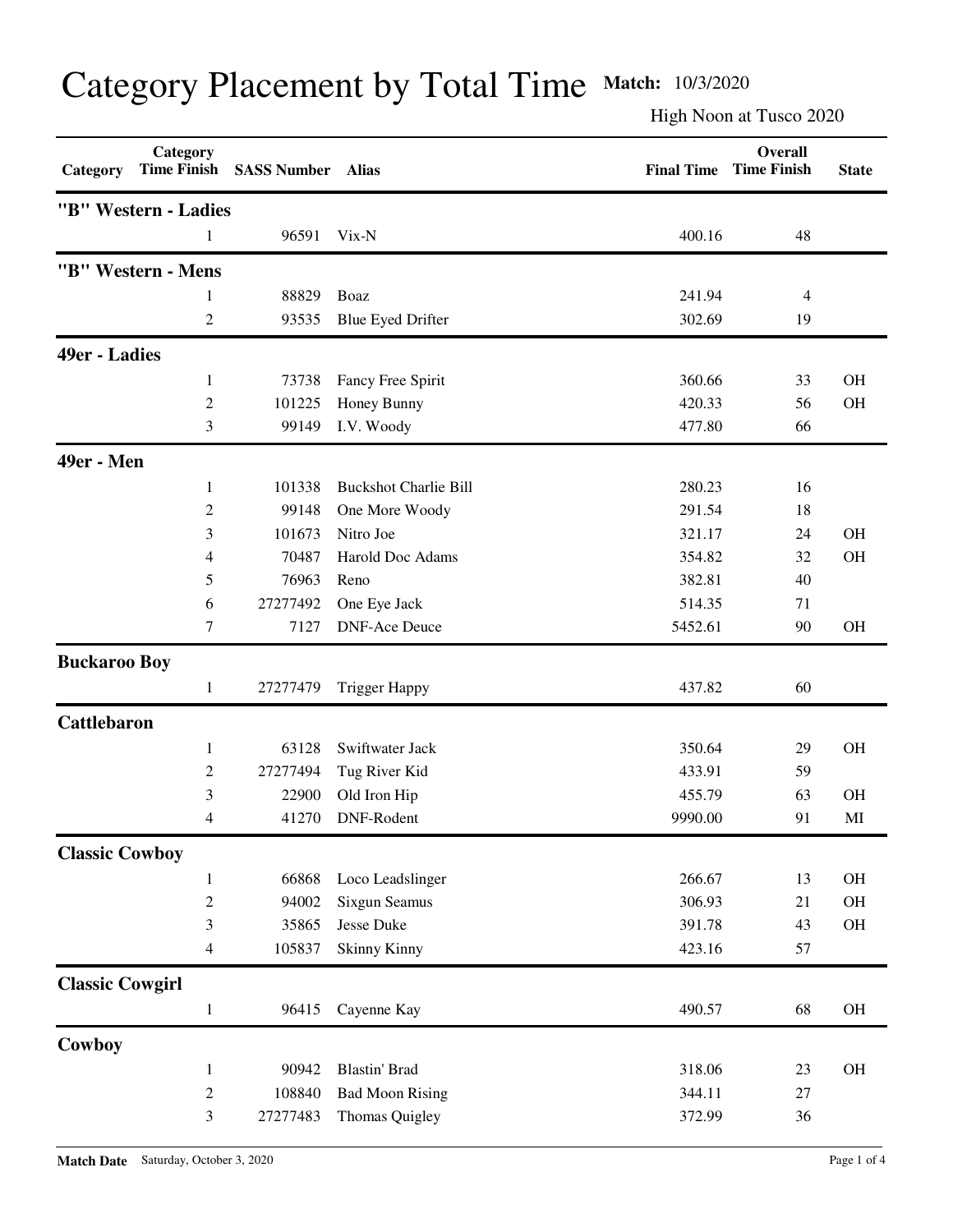| Category                 | Category<br><b>Time Finish</b>                               | <b>SASS Number</b> Alias |                          | <b>Final Time</b> | Overall<br><b>Time Finish</b> | <b>State</b> |
|--------------------------|--------------------------------------------------------------|--------------------------|--------------------------|-------------------|-------------------------------|--------------|
|                          | $\overline{4}$                                               |                          | 27277418 Ropeburn Wright | 488.63            | 67                            |              |
| Cowgirl                  |                                                              |                          |                          |                   |                               |              |
|                          | 1                                                            | 27277482                 | Mean Christine           | 555.91            | 78                            |              |
| <b>Duelist - Ladies</b>  |                                                              |                          |                          |                   |                               |              |
|                          | $\mathbf{1}$                                                 | 50543                    | Kit Coleen               | 533.94            | 74                            | OH           |
| <b>Duelist - Mens</b>    |                                                              |                          |                          |                   |                               |              |
|                          | 1                                                            | 101789                   | La Porte Lefty           | 340.50            | 26                            | <b>OH</b>    |
|                          | $\overline{c}$                                               | 66847                    | Moosetracks              | 375.31            | 37                            | <b>OH</b>    |
|                          | 3                                                            | 88356                    | Twitchy                  | 408.13            | 50                            | OH           |
| Elderstatesman           |                                                              |                          |                          |                   |                               |              |
|                          | $\mathbf{1}$                                                 | 20185                    | <b>Broke N West</b>      | 399.14            | 47                            |              |
|                          | $\overline{c}$                                               | 73063                    | Frontier Lone Rider      | 416.61            | 55                            | WV           |
|                          | 3                                                            | 71968                    | Marshal Coal Run Willey  | 424.18            | 58                            |              |
|                          | 4                                                            | 99480                    | Deathwind                | 506.81            | 70                            |              |
|                          | 5                                                            | 27277493                 | DNF-Persimmon Dan        | 5269.99           | 88                            |              |
|                          | <b>Elderstatesman Gunfighter</b>                             |                          |                          |                   |                               |              |
|                          | 1                                                            | 13622                    | Swiss                    | 243.64            | 5                             | <b>OH</b>    |
|                          | 2                                                            | 12515                    | Wilbur Green Rexroat     | 394.75            | 45                            |              |
|                          | <b>FC Duelist - Ladies</b>                                   |                          |                          |                   |                               |              |
|                          | 1                                                            | 92250                    | <b>Shirttail Bess</b>    | 463.61            | 65                            | AZ           |
| <b>FC Duelist - Mens</b> |                                                              |                          |                          |                   |                               |              |
|                          | 1                                                            | 88986                    | Crazy Cryder             | 267.40            | 14                            | <b>OH</b>    |
|                          | 2                                                            | 71947                    | <b>Boss Outlaw</b>       | 364.08            | 34                            | IN           |
|                          | 3                                                            |                          | 102153 Bourbon Doc       | 567.68            | 79                            |              |
|                          | <b>FC Gunfighter - Mens</b>                                  |                          |                          |                   |                               |              |
|                          | 1                                                            | 24816                    | Woody Shootem            | 264.62            | 12                            |              |
|                          | $\mathbf{2}$                                                 | 107643                   | Turkey Flat's Jack       | 448.24            | 62                            |              |
|                          | <b>FC Traditional - Mens</b>                                 |                          |                          |                   |                               |              |
|                          | 1                                                            | 96510                    | Money Bags Mathias       | 253.29            | 9                             | IN           |
| Frontiersman             |                                                              |                          |                          |                   |                               |              |
|                          | 1                                                            | 83621                    | Cheatin Charlie          | 287.73            | 17                            | OH           |
|                          | $\mathfrak{2}% =\mathfrak{2}\left( \mathfrak{2}\right) ^{2}$ | 29047                    | Mike Fink                | 411.82            | 51                            | MI           |
|                          | 3                                                            | 31585                    | Slow Poke Smith          | 415.68            | 54                            |              |
|                          | <b>Frontiersman Gunfighter</b>                               |                          |                          |                   |                               |              |
|                          | 1                                                            | 14513                    | Coffinmaker              | 521.54            | 73                            | PA           |
| <b>Gran Patron</b>       |                                                              |                          |                          |                   |                               |              |
|                          | $\mathbf{1}$                                                 | 44096                    | Last Gun                 | 370.34            | 35                            | OH           |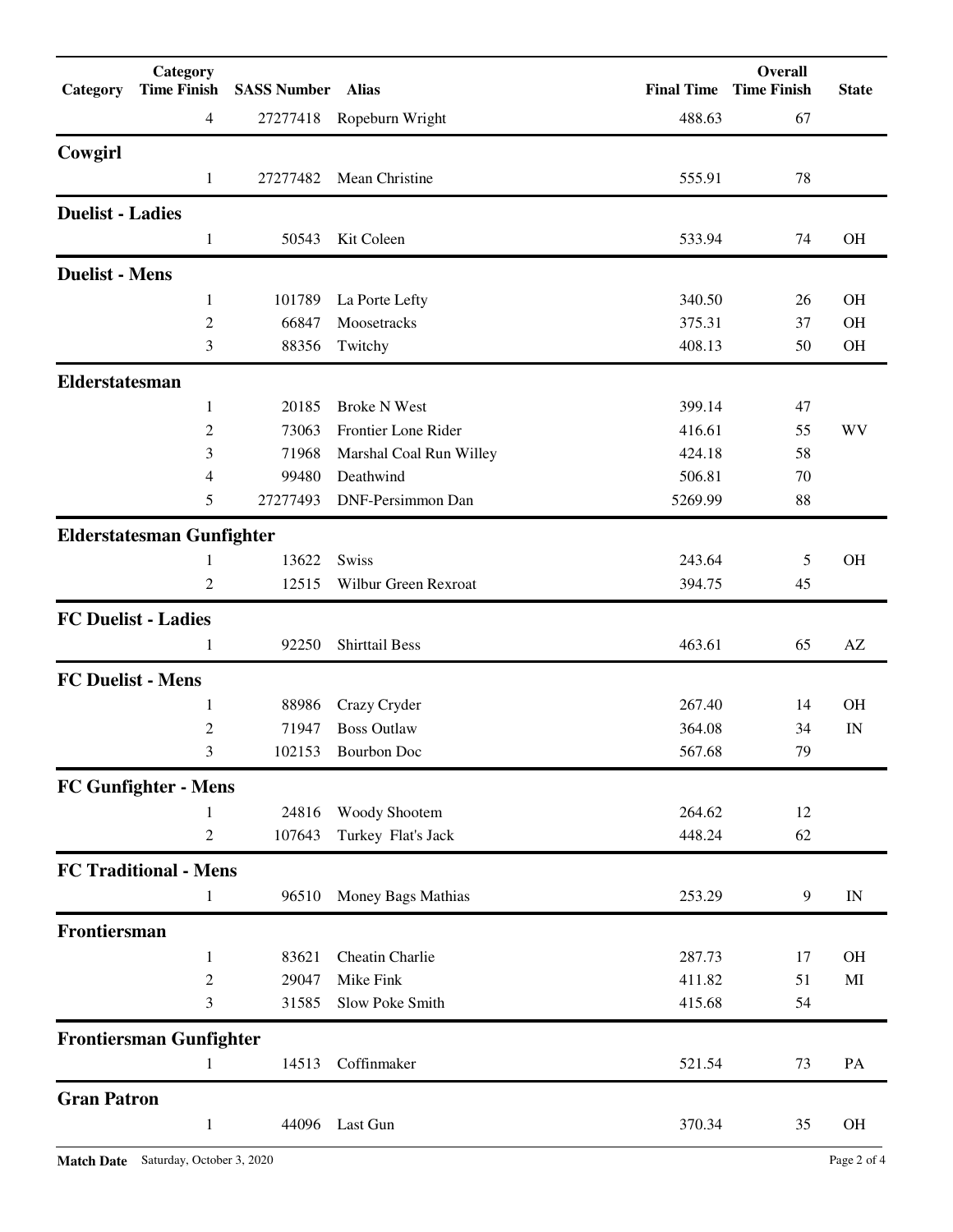| Category                 | Category<br><b>Time Finish</b> | <b>SASS Number Alias</b> |                          |         | Overall<br><b>Final Time Time Finish</b> | <b>State</b>           |
|--------------------------|--------------------------------|--------------------------|--------------------------|---------|------------------------------------------|------------------------|
|                          | 2                              | 28554                    | No Name                  | 534.35  | 75                                       | <b>OH</b>              |
|                          | 3                              | 59198                    | Shenango Joe             | 536.58  | 76                                       | OH                     |
|                          | <b>Gunfighter - Ladies</b>     |                          |                          |         |                                          |                        |
|                          | 1                              | 101763                   | Angie Oakley             | 352.90  | 31                                       | <b>OH</b>              |
| <b>Gunfighter - Mens</b> |                                |                          |                          |         |                                          |                        |
|                          | 1                              | 27277387                 | The Cumberland Kid       | 200.72  | $\mathbf{1}$                             |                        |
|                          | $\boldsymbol{2}$               | 88409                    | Hooligan Howes           | 255.11  | 10                                       | PA                     |
|                          | 3                              | 66861                    | Buckaroo Bubba           | 277.03  | 15                                       | <b>OH</b>              |
|                          | <b>J.W. SILVER SENIOR</b>      |                          |                          |         |                                          |                        |
|                          | 1                              | 38728                    | DNF-J.J. Medicine Wind   | 5374.06 | 89                                       | <b>OH</b>              |
| josie wales              |                                |                          |                          |         |                                          |                        |
|                          | 1                              | 44051                    | Life-R                   | 444.74  | 61                                       | <b>OH</b>              |
|                          | 2                              | 50329                    | Prairie Dawg             | 636.41  | 81                                       | OH                     |
|                          | <b>Lady Senior Gunfighter</b>  |                          |                          |         |                                          |                        |
|                          | 1                              | 12516                    | Rose Louise Reasoner     | 670.76  | 82                                       |                        |
| <b>Lady Wrangler</b>     |                                |                          |                          |         |                                          |                        |
|                          | $\mathbf{1}$                   | 98005                    | Sew Cantina              | 614.41  | 80                                       | <b>OH</b>              |
| Outlaw                   |                                |                          |                          |         |                                          |                        |
|                          | 1                              | 78668                    | Mean Gun Mark            | 316.15  | 22                                       |                        |
|                          | 2                              | 92249                    | Kid Rich                 | 462.33  | 64                                       | $\mathbf{A}\mathbf{Z}$ |
| <b>Pale Rider</b>        |                                |                          |                          |         |                                          |                        |
|                          | 1                              | 95385                    | Thunder Creek Kid        | 386.52  | 41                                       | <b>OH</b>              |
|                          | $\mathfrak{2}$                 | 59234                    | <b>Ruger Ray</b>         | 394.43  | 44                                       | <b>OH</b>              |
|                          | 3                              | 95476                    | Random Lee               | 756.49  | 84                                       |                        |
|                          | <b>Pale Rider Gunfighter</b>   |                          |                          |         |                                          |                        |
|                          | 1                              | 58853                    | Stone Creek Drifter      | 247.54  | 6                                        |                        |
|                          | $\sqrt{2}$                     | 11523                    | <b>Black Jack Beeson</b> | 251.00  | 8                                        |                        |
|                          | 3                              | 88082                    | Ole Rattlesnake          | 396.77  | 46                                       | OH                     |
| <b>Senior - Ladies</b>   |                                |                          |                          |         |                                          |                        |
|                          | $\mathbf{1}$                   | 90690                    | Bo Darlin'               | 380.18  | 39                                       |                        |
|                          | $\boldsymbol{2}$               | 88727                    | Ani Two Feathers         | 413.37  | 52                                       | OH                     |
|                          | 3                              | 27277372                 | Lonesome Lill            | 856.55  | 86                                       | OH                     |
| <b>Senior - Mens</b>     |                                |                          |                          |         |                                          |                        |
|                          | $\mathbf{1}$                   | 79069                    | <b>Thaddeus Jones</b>    | 348.25  | 28                                       | <b>OH</b>              |
|                          | 2                              | 100136                   | Flint N. Steele          | 501.95  | 69                                       | OH                     |
|                          | <b>Senior Duelist - Mens</b>   |                          |                          |         |                                          |                        |
|                          | $\mathbf{1}$                   | 33226                    | John Lee                 | 351.93  | 30                                       | <b>OH</b>              |